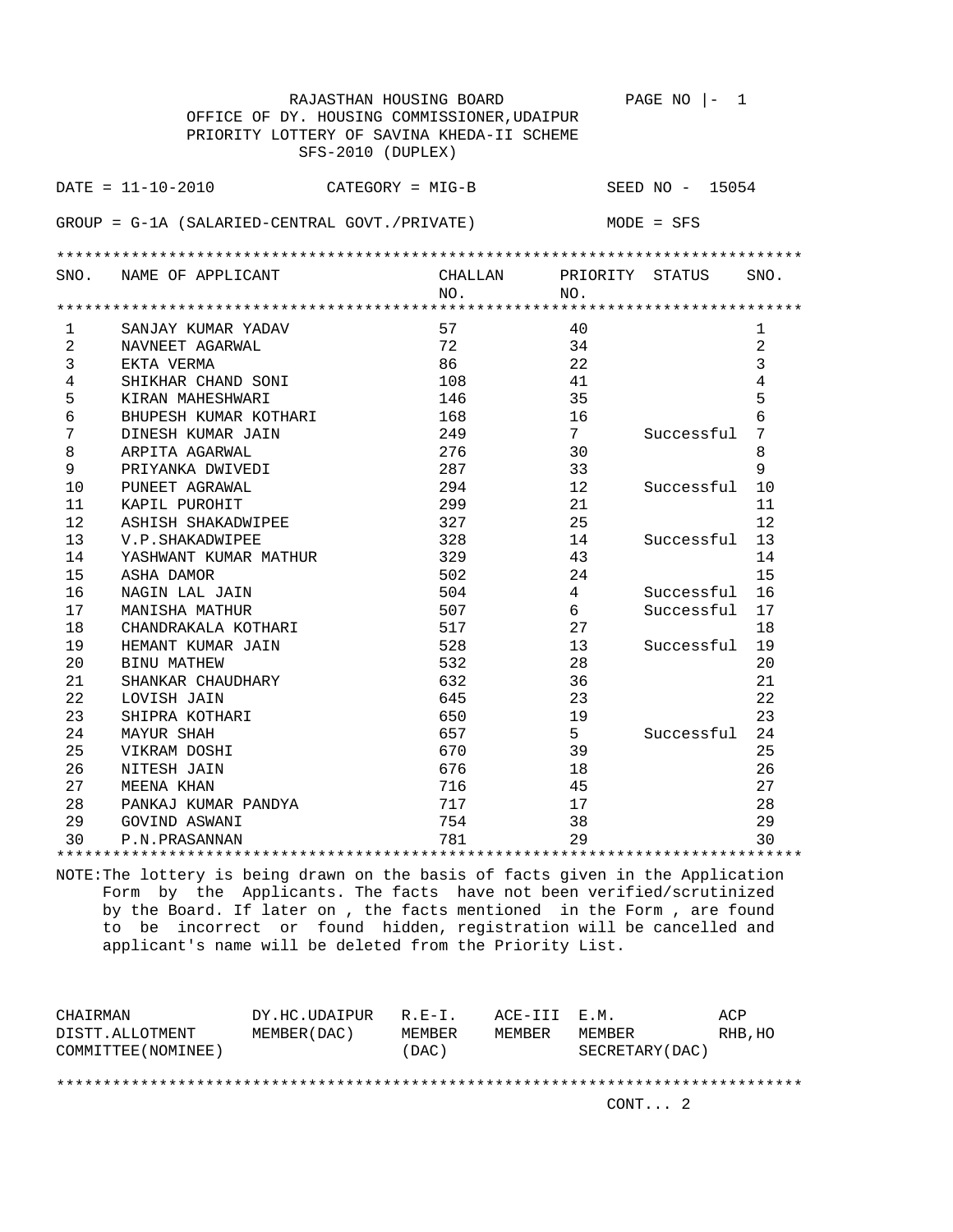|      | RAJASTHAN HOUSING BOARD<br>OFFICE OF DY. HOUSING COMMISSIONER, UDAIPUR<br>PRIORITY LOTTERY OF SAVINA KHEDA-II SCHEME<br>SFS-2010 (DUPLEX) |                            |                        | PAGE NO<br>2<br>$\overline{ }$ $-$ |      |
|------|-------------------------------------------------------------------------------------------------------------------------------------------|----------------------------|------------------------|------------------------------------|------|
|      | $DATA - 10 - 2010$<br>CATEGORY = MIG-B                                                                                                    |                            |                        | SEED NO - 15054                    |      |
|      | $GROUP = G-1A (SALARIED-CENTRAL GOUT./PRIVATE)$                                                                                           |                            |                        | $MODE = SFS$                       |      |
|      |                                                                                                                                           |                            |                        |                                    |      |
| SNO. | NAME OF APPLICANT                                                                                                                         | CHALLAN<br>NO <sub>1</sub> | PRIORITY STATUS<br>NO. |                                    | SNO. |
|      |                                                                                                                                           |                            |                        |                                    |      |
| 31   | JASVANT SINGH SURANA                                                                                                                      | 786                        | 9                      | Successful                         | 31   |
| 32   | RAS BIHARI SINGH                                                                                                                          | 792                        | 10                     | Successful                         | 32   |
| 33   | <b>M.SALMAN KHAN</b>                                                                                                                      | 799                        | 31                     |                                    | 33   |
| 34   | SANTOSH CHOUDHARY                                                                                                                         | 834                        | $\mathbf{1}$           | Successful                         | 34   |
| 35   | AMAR SINGH RAJDEO                                                                                                                         | 847                        | 8                      | Successful                         | 35   |
| 36   | CHANDRA PRAKASH MALI                                                                                                                      | 854                        | 32                     |                                    | 36   |
| 37   | SONIA KESWANI                                                                                                                             | 877                        | 42                     |                                    | 37   |
| 38   | <b>BALIDAN JAIN</b>                                                                                                                       | 905                        | 15                     |                                    | 38   |
| 39   | NARENDRA SINGH CHOUHAN                                                                                                                    | 921                        | 44                     |                                    | 39   |
| 40   | RAJESH KUMAR JHANWAR                                                                                                                      | 925                        | 26                     |                                    | 40   |
| 41   | LAXMI NARAYAN PANDEY                                                                                                                      | 936                        | 3                      | Successful                         | 41   |
| 42   | DEEPAK PANDYA                                                                                                                             | 949                        | $\overline{2}$         | Successful                         | 42   |
| 43   | GEORGE A THOMAS                                                                                                                           | 951                        | 20                     |                                    | 43   |
| 44   | RATAN KUMAR SAJNANI                                                                                                                       | 975                        | 37                     |                                    | 44   |
| 45   | VANDANA & RAGHURAJ SINGH                                                                                                                  | 990                        | 11                     | Successful                         | 45   |

\*\*\*\*\*\*\*\*\*\*\*\*\*\*\*\*\*\*\*\*\*\*\*\*\*\*\*\*\*\*\*\*\*\*\*\*\*\*\*\*\*\*\*\*\*\*\*\*\*\*\*\*\*\*\*\*\*\*\*\*\*\*\*\*\*\*\*\*\*\*\*\*\*\*\*\*\*\*\*\*

| CHAIRMAN            | DY.HC.UDAIPUR | R.F.-T. | ACE-III E.M. |                 | ACP     |
|---------------------|---------------|---------|--------------|-----------------|---------|
| DISTT.ALLOTMENT     | MEMBER (DAC)  | MEMBER  | MEMBER       | MEMBER          | RHB, HO |
| COMMITTEE (NOMINEE) |               | 'DAC)   |              | SECRETARY (DAC) |         |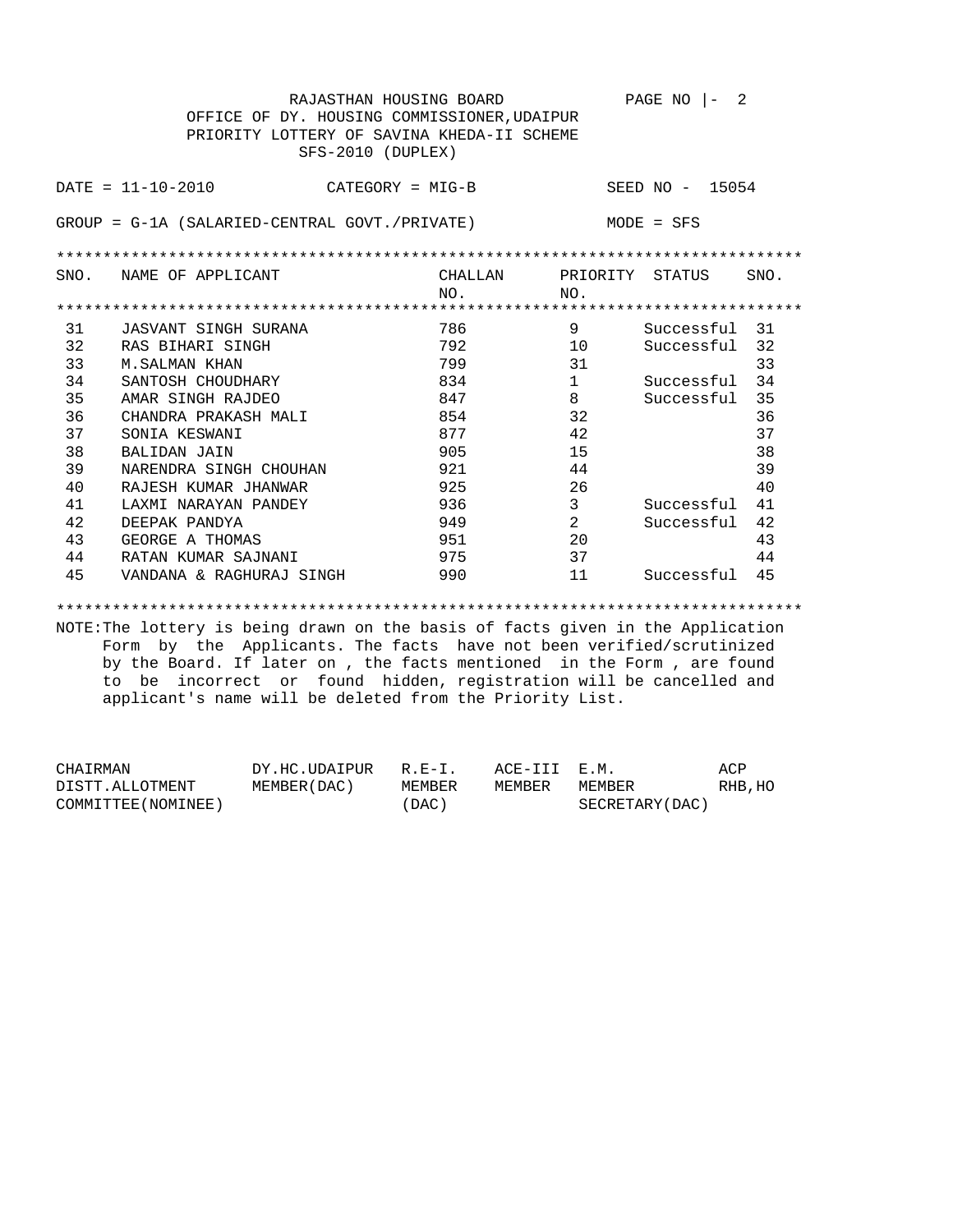|              | RAJASTHAN HOUSING BOARD                     |         |                | PAGE NO $ -$<br>$\mathbf{1}$ |                |  |  |  |
|--------------|---------------------------------------------|---------|----------------|------------------------------|----------------|--|--|--|
|              | OFFICE OF DY. HOUSING COMMISSIONER, UDAIPUR |         |                |                              |                |  |  |  |
|              | PRIORITY LOTTERY OF SAVINA KHEDA-II SCHEME  |         |                |                              |                |  |  |  |
|              | SFS-2010 (DUPLEX)                           |         |                |                              |                |  |  |  |
|              |                                             |         |                |                              |                |  |  |  |
|              | $DATA = 11 - 10 - 2010$<br>CATEGORY = MIG-B |         |                | SEED NO - 15054              |                |  |  |  |
|              |                                             |         |                |                              |                |  |  |  |
|              | $GROUP = G-1B (SALARIED-STATE GOVT. EMP.)$  |         |                | $MODE = SFS$                 |                |  |  |  |
|              |                                             |         |                |                              |                |  |  |  |
|              |                                             |         |                |                              |                |  |  |  |
|              | SNO. NAME OF APPLICANT                      | CHALLAN |                | PRIORITY STATUS              | SNO.           |  |  |  |
|              |                                             | NO.     | NO.            |                              |                |  |  |  |
|              |                                             |         |                |                              |                |  |  |  |
| $\mathbf{1}$ | RAKESH MATHUR                               | 63      | 39             |                              | 1              |  |  |  |
| 2            | GORDHAN SINGH BHATI                         | 129     | 33             |                              | 2              |  |  |  |
| 3            | KESHAR SINGH CHAUHAN                        | 135     | 22             |                              | 3              |  |  |  |
| 4            | MINAKSHI JAIN                               | 169     | 40             |                              | $\overline{4}$ |  |  |  |
| 5            | MANGI LAL SHARMA                            | 182     | 35             |                              | 5              |  |  |  |
| 6            | HITENDRA KUMAR GUPTA                        | 253     | 16             |                              | 6              |  |  |  |
| 7            | DEEPIKA BOLIA                               | 254     | 41             |                              | 7              |  |  |  |
| 8            | MANISH CHANDRA RAI                          | 267     | 9              |                              | 8              |  |  |  |
| 9            | MAHENDRA KUMAR SHARMA                       | 269     | 37             |                              | 9              |  |  |  |
| 10           | SUNITA NEMA                                 | 271     | 21             |                              | 10             |  |  |  |
| 11           | AZARA SAJIED                                | 370     | 20             |                              | 11             |  |  |  |
| 12           | KAILASH KUMAR JAIN                          | 399     | 19             |                              | 12             |  |  |  |
| 13           | NARENDRA K SHARMA                           | 446     | 8              |                              | 13             |  |  |  |
| 14           | LOKESH CHANDRA JOSHI                        | 476     | 27             |                              | 14             |  |  |  |
| 15           | NARESH KUMAR BHATT                          | 488     | 12             |                              | 15             |  |  |  |
| 16           | RATAN LAL GURJAR                            | 516     | 17             |                              | 16             |  |  |  |
| 17           | VIMLA CHOTRANI                              | 529     | $\overline{2}$ | Successful                   | 17             |  |  |  |
| 18           | SUSHEEL KUMAR JAIN                          | 549     | 5              |                              | 18             |  |  |  |
| 19           | NAVNEET JOSHI                               | 606     | 38             |                              | 19             |  |  |  |
| 20           | VIMAL PRAKASH SISODIYA                      | 607     | 43             |                              | 20             |  |  |  |
| 21           | MUKESH KUMAR PALEVER                        | 658     | 10             |                              | 21             |  |  |  |
| 22           | MUKESH CHAUHAN                              | 696     | 29             |                              | 22             |  |  |  |
| 23           | SHASHI BALA AMETA                           | 711     | 1              | Successful                   | 23             |  |  |  |
| 24           | BHAGWATI LAL SWARNKAR                       | 712     | 14             |                              | 24             |  |  |  |
| 25           | CHANDAN MAL JAIN                            | 732     | 6              |                              | 25             |  |  |  |
| 26           | MUKAND BIHARI PALIWAL                       | 756     | 15             |                              | 26             |  |  |  |
| 27           | HARI SHANKAR PUROHIT                        | 764     | 34             |                              | 27             |  |  |  |
| 28           | KAILASH CHANDRA JAIN                        | 766     | 31             |                              | 28             |  |  |  |
| 29           | VEENA GUPTA                                 | 785     | 28             |                              | 29             |  |  |  |
| 30           | SUNIL SINGHVI                               | 808     | 32             |                              | 30             |  |  |  |
|              |                                             |         |                |                              |                |  |  |  |

| CHAIRMAN                               | DY.HC.UDAIPUR | $R.F - T$ . | ACE-III E.M. |                           | ACP     |  |  |
|----------------------------------------|---------------|-------------|--------------|---------------------------|---------|--|--|
| DISTT.ALLOTMENT<br>COMMITTEE (NOMINEE) | MEMBER (DAC ) | MEMBER      | MEMBER       | MEMBER<br>SECRETARY (DAC) | RHB, HO |  |  |
|                                        |               | (DAC)       |              |                           |         |  |  |
|                                        |               |             |              |                           |         |  |  |
|                                        |               |             |              | CONT. 2                   |         |  |  |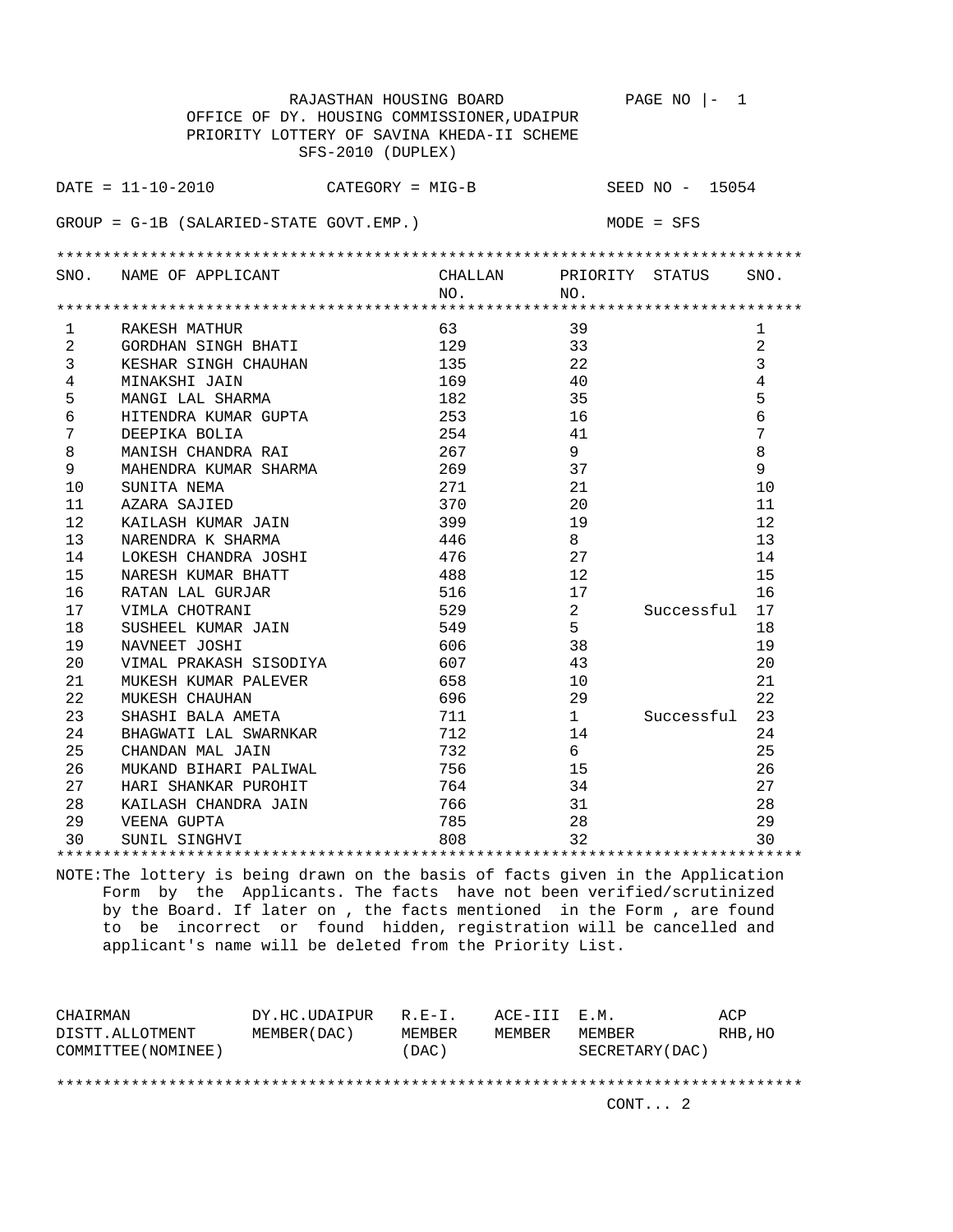|      | RAJASTHAN HOUSING BOARD<br>PAGE NO<br>2<br>OFFICE OF DY. HOUSING COMMISSIONER, UDAIPUR<br>PRIORITY LOTTERY OF SAVINA KHEDA-II SCHEME<br>SFS-2010 (DUPLEX) |         |                |                 |      |  |  |  |
|------|-----------------------------------------------------------------------------------------------------------------------------------------------------------|---------|----------------|-----------------|------|--|--|--|
|      | $DATA = 11 - 10 - 2010$<br>CATEGORY = MIG-B                                                                                                               |         |                | SEED NO - 15054 |      |  |  |  |
|      | $GROUP = G-1B (SALARIED-STATE GOUT. EMP.)$                                                                                                                |         |                | $MODE = SFS$    |      |  |  |  |
|      |                                                                                                                                                           |         |                |                 |      |  |  |  |
| SNO. | NAME OF APPLICANT                                                                                                                                         | CHALLAN | PRIORITY       | STATUS          | SNO. |  |  |  |
|      |                                                                                                                                                           | NO.     | NO.            |                 |      |  |  |  |
|      |                                                                                                                                                           |         |                |                 |      |  |  |  |
| 31   | OM PRAKASH MATHUR                                                                                                                                         | 810     | 23             |                 | 31   |  |  |  |
| 32   | ANIL KUMAR                                                                                                                                                | 818     | 25             |                 | 32   |  |  |  |
| 33   | ASHUTOSH BHATT                                                                                                                                            | 835     | 24             |                 | 33   |  |  |  |
| 34   | SHRI RAM SHARMA                                                                                                                                           | 839     | 7              |                 | 34   |  |  |  |
| 35   | VINOD KUMAR LUNKAD                                                                                                                                        | 858     | 13             |                 | 35   |  |  |  |
| 36   | DR. INDRANIL BANERJEE                                                                                                                                     | 860     | 11             |                 | 36   |  |  |  |
| 37   | KALYAN SINGH CHOUHAN                                                                                                                                      | 870     | 44             |                 | 37   |  |  |  |
| 38   | VIJAY PRAKASH SONI                                                                                                                                        | 892     | 42             |                 | 38   |  |  |  |
| 39   | OM PRAKASH SHARMA                                                                                                                                         | 893     | 36             |                 | 39   |  |  |  |
| 40   | VANITA SINGHVI                                                                                                                                            | 899     | 26             |                 | 40   |  |  |  |
| 41   | VIJAY LAXMI SURANA                                                                                                                                        | 914     | 3              | Successful      | 41   |  |  |  |
| 42   | KALPNA KOTHARI                                                                                                                                            | 947     | $\overline{4}$ |                 | 42   |  |  |  |
| 43   | PANKAJ KHANDELWAL                                                                                                                                         | 962     | 18             |                 | 43   |  |  |  |
| 44   | KAPIL CHOYAL                                                                                                                                              | 963     | 30             |                 | 44   |  |  |  |

\*\*\*\*\*\*\*\*\*\*\*\*\*\*\*\*\*\*\*\*\*\*\*\*\*\*\*\*\*\*\*\*\*\*\*\*\*\*\*\*\*\*\*\*\*\*\*\*\*\*\*\*\*\*\*\*\*\*\*\*\*\*\*\*\*\*\*\*\*\*\*\*\*\*\*\*\*\*\*\*

| CHAIRMAN            | DY.HC.UDAIPUR R.E-I. |           | ACE-III E.M. |                  | ACP     |
|---------------------|----------------------|-----------|--------------|------------------|---------|
| DISTT.ALLOTMENT     | MEMBER (DAC )        | MEMBER    | MEMBER       | MEMBER           | RHB, HO |
| COMMITTEE (NOMINEE) |                      | $'$ DAC ) |              | SECRETARY (DAC ) |         |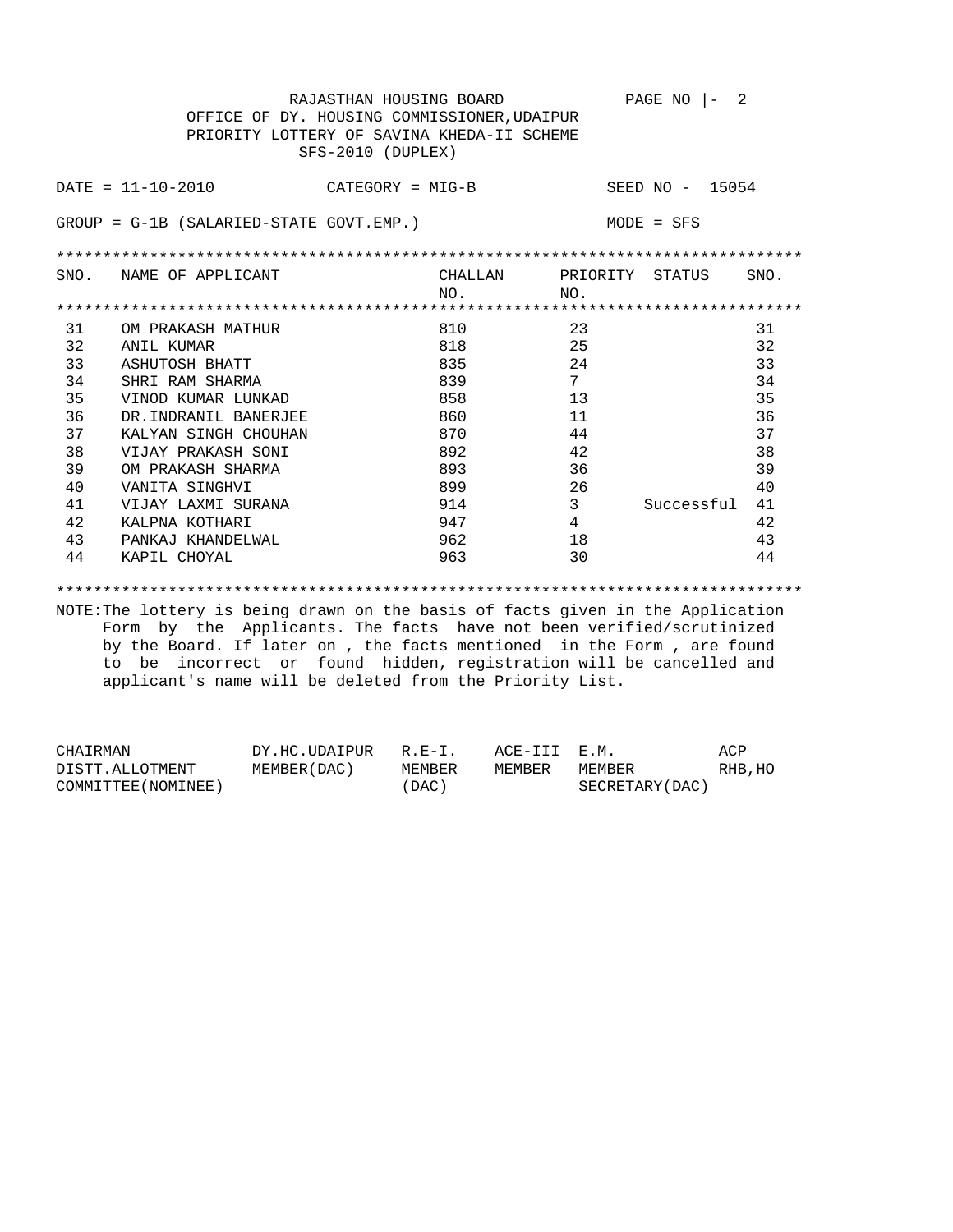| PAGE NO<br>RAJASTHAN HOUSING BOARD<br>OFFICE OF DY. HOUSING COMMISSIONER, UDAIPUR<br>PRIORITY LOTTERY OF SAVINA KHEDA-II SCHEME<br>SFS-2010 (DUPLEX) |                                                                                 |                    |                |                        |                 |      |
|------------------------------------------------------------------------------------------------------------------------------------------------------|---------------------------------------------------------------------------------|--------------------|----------------|------------------------|-----------------|------|
|                                                                                                                                                      | $DATA = 11 - 10 - 2010$                                                         | $CATEGORY = MIG-B$ |                |                        | SEED NO - 15054 |      |
| GROUP = G-1C (SALARIED-STATE GOVT.PENSIONER)<br>$MODE = SFS$                                                                                         |                                                                                 |                    |                |                        |                 |      |
|                                                                                                                                                      |                                                                                 |                    |                |                        |                 |      |
| SNO.                                                                                                                                                 | NAME OF APPLICANT                                                               |                    | CHALLAN<br>NO. | PRIORITY STATUS<br>NO. |                 | SNO. |
|                                                                                                                                                      |                                                                                 |                    |                |                        |                 |      |
|                                                                                                                                                      | MOHAN LAL CHOUDHARY                                                             |                    | 234            | 6                      |                 |      |
| $\overline{2}$                                                                                                                                       | RAMLAL BUNKER                                                                   |                    | 283            | 5                      |                 | 2    |
| 3                                                                                                                                                    | RAJNI RATHORE                                                                   |                    | 293            |                        | Successful      | 3    |
| 4                                                                                                                                                    | RADHE SHYAM VAISHNAV                                                            |                    | 353            | 2                      | Successful      | 4    |
| 5                                                                                                                                                    | BRIJ MOHAN SHARMA                                                               |                    | 411            | 4                      |                 | 5    |
| 6                                                                                                                                                    | LOKESH CHANDRA KOTHARI                                                          |                    | 601            | ς                      |                 | 6    |
|                                                                                                                                                      | MOTE: The lettery is being drawn on the basis of fasts given in the Application |                    |                |                        |                 |      |

| CHAIRMAN            | DY.HC.UDAIPUR R.E-I. |        | ACE-III E.M. |                 | ACP     |
|---------------------|----------------------|--------|--------------|-----------------|---------|
| DISTT.ALLOTMENT     | MEMBER ( DAC )       | MEMBER | MEMBER       | MEMBER          | RHB, HO |
| COMMITTEE (NOMINEE) |                      | 'DAC)  |              | SECRETARY (DAC) |         |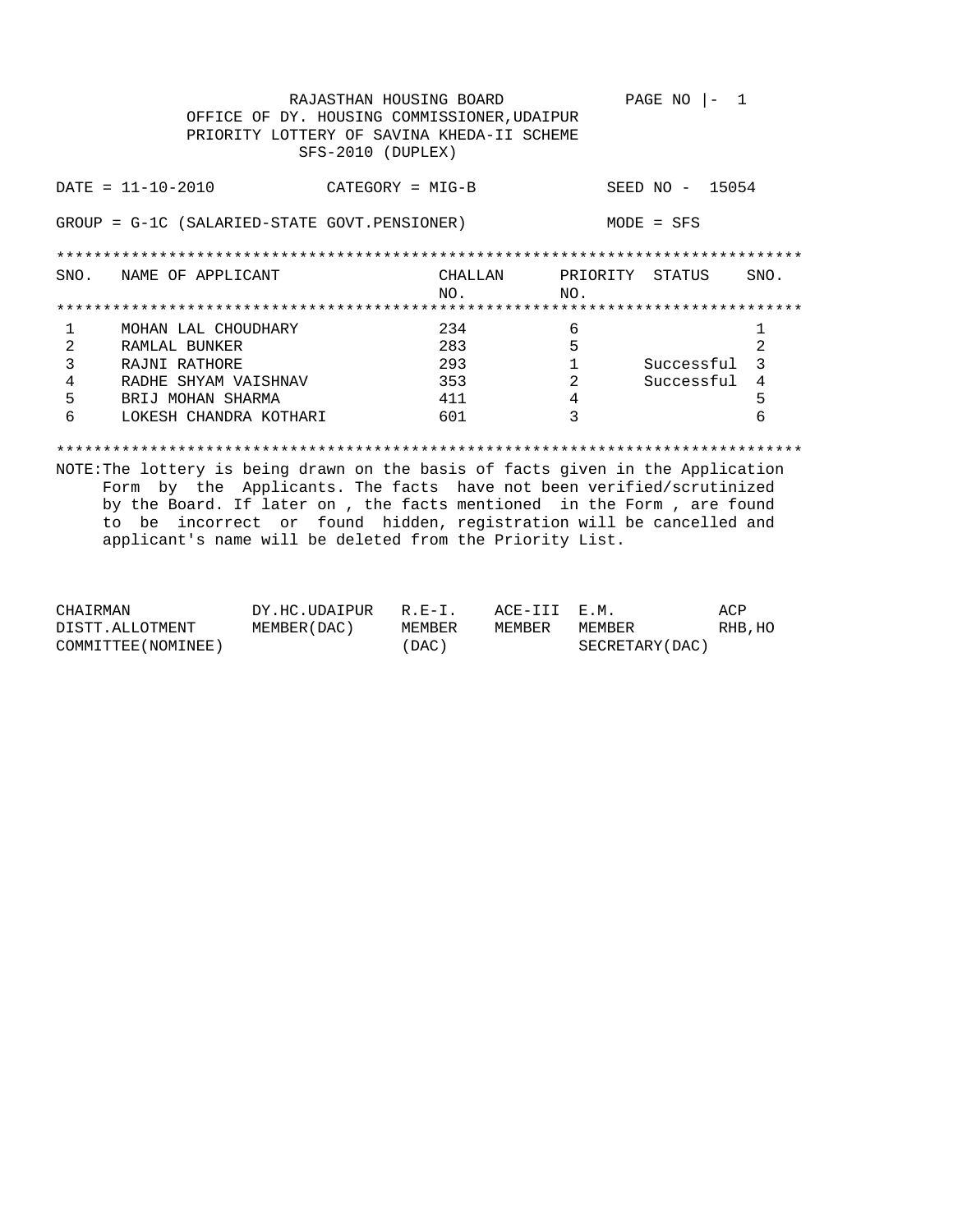| RAJASTHAN HOUSING BOARD<br>$PAGE NO$  -<br>1 |                                            |                   |                 |                 |      |  |  |  |  |
|----------------------------------------------|--------------------------------------------|-------------------|-----------------|-----------------|------|--|--|--|--|
| OFFICE OF DY. HOUSING COMMISSIONER, UDAIPUR  |                                            |                   |                 |                 |      |  |  |  |  |
|                                              | PRIORITY LOTTERY OF SAVINA KHEDA-II SCHEME |                   |                 |                 |      |  |  |  |  |
|                                              | SFS-2010 (DUPLEX)                          |                   |                 |                 |      |  |  |  |  |
|                                              |                                            |                   |                 |                 |      |  |  |  |  |
|                                              | $DATA = 11 - 10 - 2010$                    | CATEGORY = MIG-B  |                 | SEED NO - 15054 |      |  |  |  |  |
|                                              |                                            |                   |                 |                 |      |  |  |  |  |
|                                              | $GROUP = G-2A (NON-SALARIED)$              |                   |                 | $MODE = SFS$    |      |  |  |  |  |
|                                              |                                            |                   |                 |                 |      |  |  |  |  |
|                                              |                                            |                   |                 |                 |      |  |  |  |  |
| SNO.                                         | NAME OF APPLICANT                          | CHALLAN           | PRIORITY STATUS |                 | SNO. |  |  |  |  |
|                                              |                                            | NO.               | NO.             |                 |      |  |  |  |  |
|                                              |                                            |                   |                 |                 |      |  |  |  |  |
| $\mathbf{1}$                                 | VISHAL DRABLA                              | 11                | 86              |                 | 1    |  |  |  |  |
| 2                                            | SHAILESH DRABLA                            | $12 \overline{ }$ | 73              |                 | 2    |  |  |  |  |
| 3                                            | AVINASH MAROO                              | 16                | 47              |                 | 3    |  |  |  |  |
| 4                                            | PRAHLAD BHALLA                             | 54                | 87              |                 | 4    |  |  |  |  |
| 5                                            | HARSH KUMAR SUHALKA                        | 90                | 75              |                 | 5    |  |  |  |  |
| 6                                            | DEEPTI                                     | 98                | 72              |                 | 6    |  |  |  |  |
| $\sqrt{ }$                                   | VIKAS                                      | 100               | 17              |                 | 7    |  |  |  |  |
| 8                                            | SHILPA LODHA                               | 113               | 66              |                 | 8    |  |  |  |  |
| 9                                            | SIDHARTH SHARMA                            | 205               | 65              |                 | 9    |  |  |  |  |
| 10                                           | KAVITA MAIDAWAT                            | 216               | 71              |                 | 10   |  |  |  |  |
| 11                                           | JETHANAND CHHATWANI                        | 217               | 25              |                 | 11   |  |  |  |  |
| 12                                           | YASHWANTI PANCHOLI                         | 237               | 46              |                 | 12   |  |  |  |  |
| 13                                           | JITENDRA JAIN                              | 244               | 54              |                 | 13   |  |  |  |  |
| 14                                           | SUMIT JAIN                                 | 245               | 30              |                 | 14   |  |  |  |  |
| 15                                           | RANJANA MINDA                              | 250               | 92              |                 | 15   |  |  |  |  |
| 16                                           | KAVITA JAIN                                | 255               | 88              |                 | 16   |  |  |  |  |
| 17                                           | SHEELA SUHALKA                             | 270               | 50              |                 | 17   |  |  |  |  |
| 18                                           | RONAK MATHUR                               | 280               | 90              |                 | 18   |  |  |  |  |
| 19                                           | RAMA BANSAL                                | 282               | 13              | Successful      | 19   |  |  |  |  |
| 20                                           | SIRAJ ANWAR                                | 288               | 58              |                 | 20   |  |  |  |  |
| 21                                           | MAMTA KOTHARI                              | 377               | 28              |                 | 21   |  |  |  |  |
| 22                                           | SANJAY PHULWANI                            | 381               | 70              |                 | 22   |  |  |  |  |
| 23                                           | SUMAN BHATNAGAR                            | 387               | 23              |                 | 23   |  |  |  |  |
| 24                                           | <b>BIMLA</b>                               | 425               | 21              |                 | 24   |  |  |  |  |
| 25                                           | SUSHILA JOSHI                              | 431               | 85              |                 | 25   |  |  |  |  |
| 26                                           | SHREE VADILAL SHAH                         | 478               | 79              |                 | 26   |  |  |  |  |
| 27                                           | NILESH KUMAR JAIN                          | 505               | 2               | Successful      | 27   |  |  |  |  |
| 28                                           | TARA DEVI JAIN                             | 512               | 10              | Successful      | 28   |  |  |  |  |
| 29                                           | ROHIT HOON                                 | 515               | 84              |                 | 29   |  |  |  |  |
| 30                                           | SANTOSH MENARIA                            | 521               | 48              |                 | 30   |  |  |  |  |
|                                              |                                            |                   |                 |                 |      |  |  |  |  |

| CHAIRMAN<br>DISTT.ALLOTMENT<br>COMMITTEE (NOMINEE) | DY.HC.UDAIPUR<br>MEMBER (DAC ) | $R.F - T$ .<br>MEMBER<br>(DAC) | ACE-III E.M.<br>MEMBER | MEMBER<br>SECRETARY (DAC) | ACP<br>RHB, HO |
|----------------------------------------------------|--------------------------------|--------------------------------|------------------------|---------------------------|----------------|
|                                                    |                                |                                |                        | CONT. 2                   |                |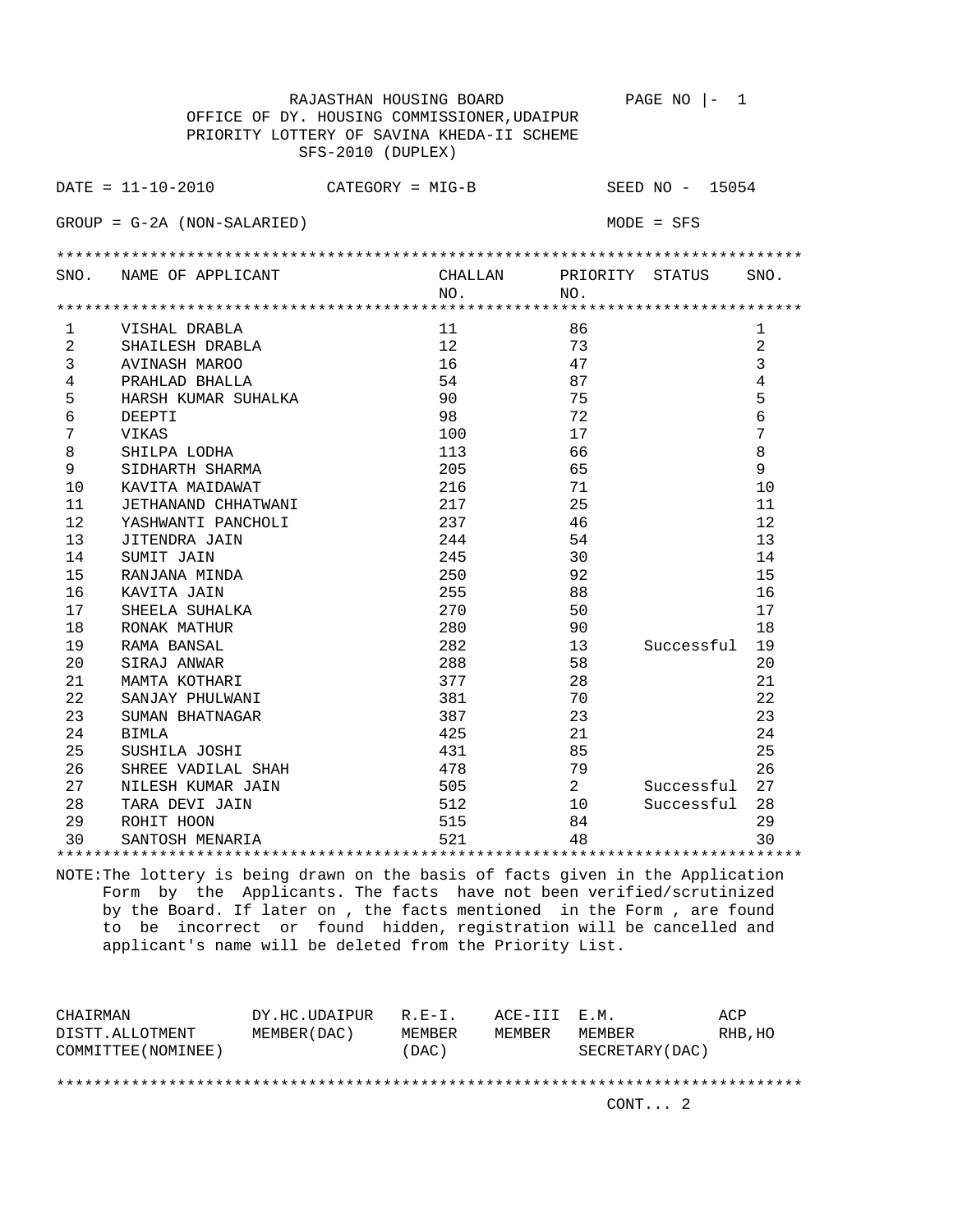|    | RAJASTHAN HOUSING BOARD                                               |         |                | PAGE NO $ -$<br>2 |      |  |  |  |  |
|----|-----------------------------------------------------------------------|---------|----------------|-------------------|------|--|--|--|--|
|    | OFFICE OF DY. HOUSING COMMISSIONER, UDAIPUR                           |         |                |                   |      |  |  |  |  |
|    | PRIORITY LOTTERY OF SAVINA KHEDA-II SCHEME                            |         |                |                   |      |  |  |  |  |
|    | SFS-2010 (DUPLEX)                                                     |         |                |                   |      |  |  |  |  |
|    |                                                                       |         |                |                   |      |  |  |  |  |
|    | $\texttt{DATE} = 11 - 10 - 2010$ $\texttt{CATEGORY} = \texttt{MIG-B}$ |         |                | SEED NO - 15054   |      |  |  |  |  |
|    |                                                                       |         |                |                   |      |  |  |  |  |
|    | $GROUP = G-2A (NON-SALARIED)$                                         |         |                | $MODE = SFS$      |      |  |  |  |  |
|    |                                                                       |         |                |                   |      |  |  |  |  |
|    | SNO. NAME OF APPLICANT                                                | CHALLAN |                | PRIORITY STATUS   | SNO. |  |  |  |  |
|    |                                                                       | NO.     | NO.            |                   |      |  |  |  |  |
|    |                                                                       |         |                |                   |      |  |  |  |  |
| 31 | MUMTAJ BANO QURESHI                                                   | 523     | 78             |                   | 31   |  |  |  |  |
|    | 32 ANGURI BANO QURESHI                                                | 524     | 96             |                   | 32   |  |  |  |  |
|    | 33 PRAVEEN BANO QURESHI                                               | 525     | 83             |                   | 33   |  |  |  |  |
| 34 | HAJJANI BARKAT QURESHI                                                | 526     | 57             |                   | 34   |  |  |  |  |
| 35 | ANKITA JAIN                                                           | 527     | 14             | Successful        | 35   |  |  |  |  |
| 36 | PANKAJ KUMAR JAIN                                                     | 530     | 67             |                   | 36   |  |  |  |  |
| 37 | VIKRAM SUHALKA                                                        | 547     | 26             |                   | 37   |  |  |  |  |
| 38 | PRAKASH CHAND JAIN                                                    | 548     | 76             |                   | 38   |  |  |  |  |
| 39 | SHAKTI RANJAN PRASAD                                                  | 555     | 74             |                   | 39   |  |  |  |  |
| 40 | JAGDISH PRASAD MATHUR                                                 | 602     | 41             |                   | 40   |  |  |  |  |
| 41 | KHUMAN SINGH ASOLIA                                                   | 605     | 93             |                   | 41   |  |  |  |  |
| 42 | KUSUMLATA TRIVEDI                                                     | 617     | 55             |                   | 42   |  |  |  |  |
| 43 | BHANWAL LAL JALANIA                                                   | 626     | 64             |                   | 43   |  |  |  |  |
| 44 | MONIKA JAIN                                                           | 633     | 40             |                   | 44   |  |  |  |  |
| 45 | SARITA GOYAL                                                          | 642     | 5 <sup>1</sup> | Successful        | 45   |  |  |  |  |
| 46 | NEELAM BAPNA                                                          | 655     | 35             |                   | 46   |  |  |  |  |
| 47 | INDU DEVI SUAWLKA                                                     | 656     | 53             |                   | 47   |  |  |  |  |
| 48 | SHOBH RAJ OAD                                                         | 659     | 39             |                   | 48   |  |  |  |  |
| 49 | SAHIL ARORA                                                           | 669     | 31             |                   | 49   |  |  |  |  |
| 50 | ASHISH JAIN                                                           | 680     | 97             |                   | 50   |  |  |  |  |
| 51 | DEVI LAL MENARIA                                                      | 704     | 61             |                   | 51   |  |  |  |  |
| 52 | NIRMAL SUHALKA                                                        | 723     | 80             |                   | 52   |  |  |  |  |
| 53 | PARAMESHVARI DEVI                                                     | 738     | 36             |                   | 53   |  |  |  |  |
| 54 | VINITA ARORA                                                          | 745     | 34             |                   | 54   |  |  |  |  |
| 55 | MADHU MEHTA                                                           | 749     | 44             |                   | 55   |  |  |  |  |
| 56 | BELA SABLA                                                            | 751     | 20             |                   | 56   |  |  |  |  |
| 57 | NEELU TAMRA                                                           | 760     | 94             |                   | 57   |  |  |  |  |
| 58 | ANITA MEHTA                                                           | 761     | 60             |                   | 58   |  |  |  |  |
| 59 | JAMNA NANDWANA                                                        | 770     | 37             |                   | 59   |  |  |  |  |
| 60 | SUBHASH CHANDRA SONI                                                  | 772     | 56             |                   | 60   |  |  |  |  |
|    |                                                                       |         |                |                   |      |  |  |  |  |

| CHAIRMAN                               | DY.HC.UDAIPUR | $R.F - T$ .     | ACE-III E.M. |                           | ACP     |
|----------------------------------------|---------------|-----------------|--------------|---------------------------|---------|
| DISTT.ALLOTMENT<br>COMMITTEE (NOMINEE) | MEMBER (DAC)  | MEMBER<br>(DAC) | MEMBER       | MEMBER<br>SECRETARY (DAC) | RHB, HO |
|                                        |               |                 |              |                           |         |
|                                        |               |                 |              | CONT. 3                   |         |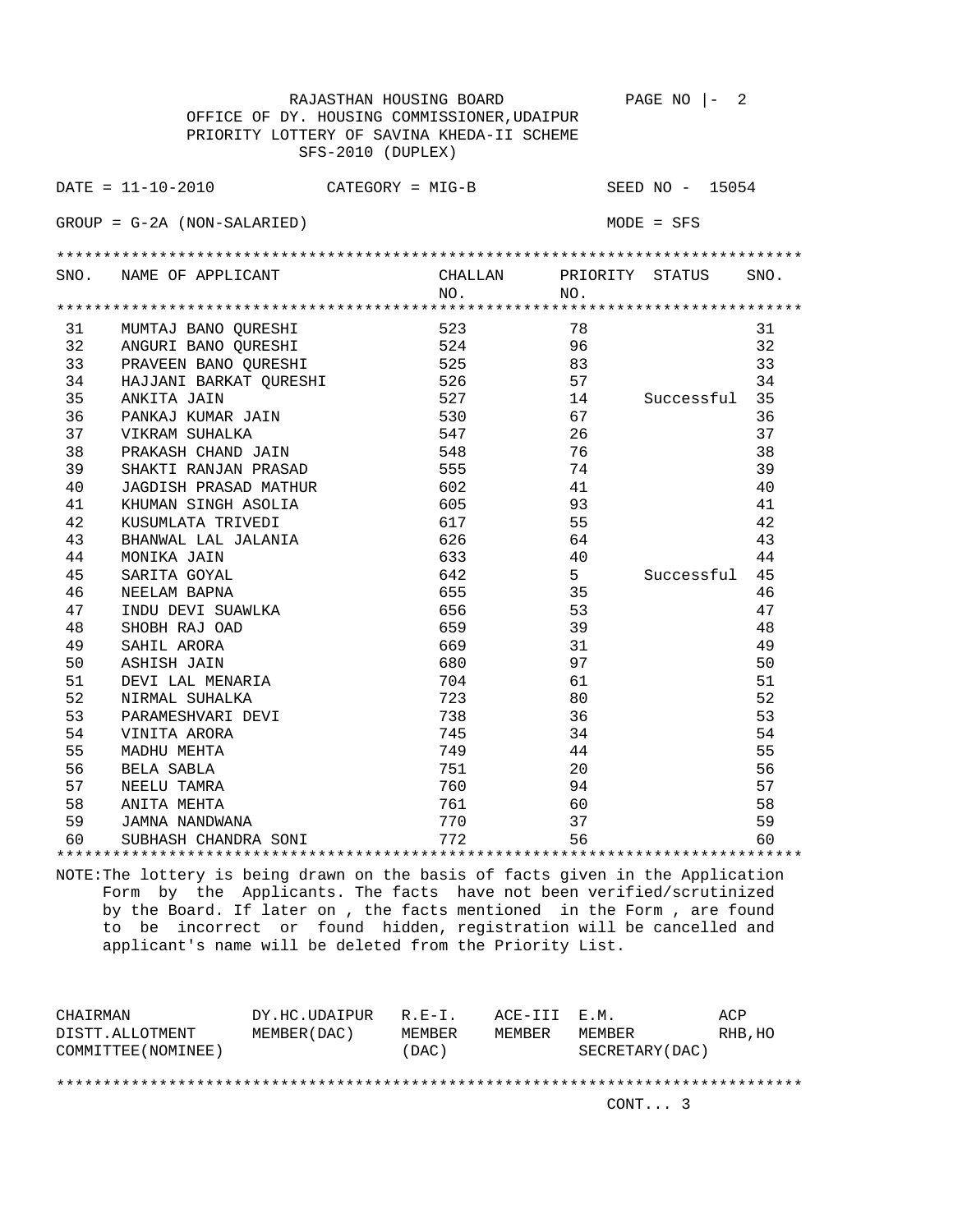|      | RAJASTHAN HOUSING BOARD                       |         |                 | PAGE NO<br>3    |      |
|------|-----------------------------------------------|---------|-----------------|-----------------|------|
|      | OFFICE OF DY. HOUSING COMMISSIONER, UDAIPUR   |         |                 |                 |      |
|      | PRIORITY LOTTERY OF SAVINA KHEDA-II SCHEME    |         |                 |                 |      |
|      | SFS-2010 (DUPLEX)                             |         |                 |                 |      |
|      |                                               |         |                 |                 |      |
|      | $DATA = 11 - 10 - 2010$<br>$CATEGORY = MIG-B$ |         |                 | SEED NO - 15054 |      |
|      | $GROUP = G-2A (NON-SALARIED)$                 |         |                 | $MODE = SFS$    |      |
|      |                                               |         |                 |                 |      |
| SNO. | NAME OF APPLICANT                             | CHALLAN | PRIORITY STATUS |                 | SNO. |
|      |                                               | NO.     | NO.             |                 |      |
|      |                                               |         |                 |                 |      |
| 61   | MUKESH SONI                                   | 800     | 2.4             |                 | 61   |
| 62   | MOHIT JOSHI                                   | 816     | 43              |                 | 62   |
| 63   | GANESH LAL BABEL                              | 826     | 29              |                 | 63   |
| 64   | AJAY JAIN                                     | 833     | 3 <sup>7</sup>  | Successful      | 64   |
| 65   | PRASHANT GOYAL                                | 837     | 15              |                 | 65   |
| 66   | MAHENDRA DAGLIYA                              | 840     | 18              |                 | 66   |
| 67   | CHANDRAVEER SINGH CHOUHAN                     | 841     | 49              |                 | 67   |
| 68   | RAMESH CHANDR KALAL                           | 843     | 81              |                 | 68   |
| 69   | DHARMENDRA JAIN                               | 846     | 33              |                 | 69   |
| 70   | BHOJ RAJ JAIN                                 | 856     | 8               | Successful      | 70   |
| 71   | SHIVA KUMAR                                   | 863     | 68              |                 | 71   |
| 72   | MOHSIN KAHN                                   | 871     | 7               | Successful      | 72   |
| 73   | LOKESH JAIN                                   | 872     | $\overline{4}$  | Successful      | 73   |
| 74   | PREM PRAKASH LABANA                           | 889     | 95              |                 | 74   |
| 75   | NAVIN KOTHARI                                 | 901     | 19              |                 | 75   |
| 76   | DINESH KHATHURIYA                             | 904     | 77              |                 | 76   |
| 77   | RAGHAV BHATNAGAR                              | 909     | 63              |                 | 77   |
| 78   | CHANDESHWAR K SINGH                           | 913     | 42              |                 | 78   |
| 79   | BHARTI KOTHARI                                | 928     | 62              |                 | 79   |
| 80   | MEENA KOTHARI                                 | 929     | 69              |                 | 80   |
| 81   | ARJUN LAL BAJAJ                               | 930     | 32              |                 | 81   |
| 82   | CHAMPA LAL JAIN                               | 937     | 38              |                 | 82   |
| 83   | MANGI LAL PALIWAL                             | 941     | 82              |                 | 83   |
| 84   | SUDHA KUMARI PARIHAR                          | 953     | 16              |                 | 84   |
| 85   | MADHAVI SUHALAK                               | 955     | 59              |                 | 85   |
| 86   | MANDEEP JAIN                                  | 957     | 45              |                 | 86   |
| 87   | PARVINDER GAMBHIR                             | 974     | 22              |                 | 87   |
| 88   | RENU JAIN                                     | 977     | 51              |                 | 88   |
| 89   | JAYAN NAGAR                                   | 978     | 11              | Successful      | 89   |
| 90   | ROOPESH KUMAR MEHTA                           | 979     | 12              | Successful      | 90   |
|      |                                               |         |                 |                 |      |

| CHAIRMAN<br>DISTT.ALLOTMENT | DY.HC.UDAIPUR<br>MEMBER (DAC) | $R.F - T$ .<br>MEMBER | ACE-III E.M.<br>MEMBER | MEMBER          | ACP<br>RHB, HO |
|-----------------------------|-------------------------------|-----------------------|------------------------|-----------------|----------------|
| COMMITTEE (NOMINEE)         |                               | (DAC)                 |                        | SECRETARY (DAC) |                |
|                             |                               |                       |                        | CONT 4          |                |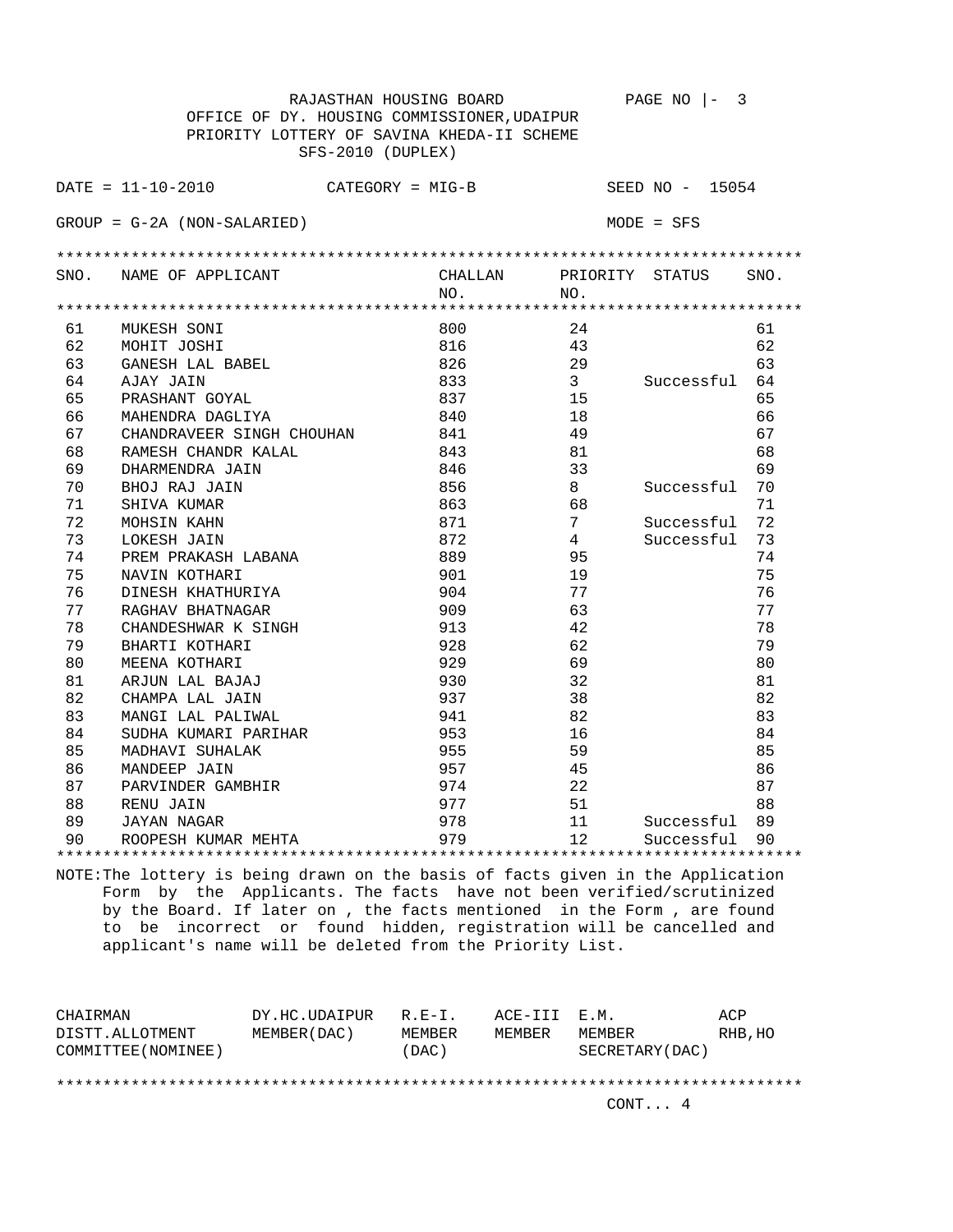|      | OFFICE OF<br>PRIORITY LOTTERY OF | RAJASTHAN HOUSING BOARD<br>SFS-2010 (DUPLEX) | DY. HOUSING COMMISSIONER, UDAIPUR<br>SAVINA KHEDA-II SCHEME |              | PAGE NO<br>4                                 |      |
|------|----------------------------------|----------------------------------------------|-------------------------------------------------------------|--------------|----------------------------------------------|------|
|      | $DATA = 11 - 10 - 2010$          | $CATEGORY = MIG-B$                           |                                                             |              | 15054<br>SEED NO<br>$\overline{\phantom{m}}$ |      |
|      | $GROUP = G-2A (NON-SALARIED)$    |                                              |                                                             |              | $MODE = SFS$                                 |      |
|      |                                  |                                              |                                                             |              |                                              |      |
| SNO. | NAME OF APPLICANT                |                                              | CHALLAN                                                     | PRIORITY     | STATUS                                       | SNO. |
|      |                                  |                                              | NO.                                                         | NO.          |                                              |      |
|      |                                  |                                              |                                                             |              |                                              |      |
| 91   | NISHA MANGWANI                   |                                              | 980                                                         | 27           |                                              | 91   |
| 92   | LOKENDRA SING CHAWDA             |                                              | 981                                                         | 89           |                                              | 92   |
| 93   | RAM CHANDRA TELI                 |                                              | 982                                                         | 9            | Successful                                   | 93   |
| 94   | PUNEET JAIN                      |                                              | 984                                                         | $\mathbf{1}$ | Successful                                   | 94   |
| 95   | DHARMAVATI                       |                                              | 985                                                         | 91           |                                              | 95   |
| 96   | FATEH LAL SUHALKA                |                                              | 987                                                         | 6            | Successful                                   | 96   |
| 97   | GEETA SUHALKA                    |                                              | 991                                                         | 52           |                                              | 97   |
|      |                                  |                                              |                                                             |              |                                              |      |

| CHAIRMAN            | DY.HC.UDAIPUR | $R.F - T$ | ACE-III E.M. |                 | ACP     |
|---------------------|---------------|-----------|--------------|-----------------|---------|
| DISTT.ALLOTMENT     | MEMBER (DAC ) | MEMBER    | MEMBER       | MEMBER          | RHB, HO |
| COMMITTEE (NOMINEE) |               | (DAC)     |              | SECRETARY (DAC) |         |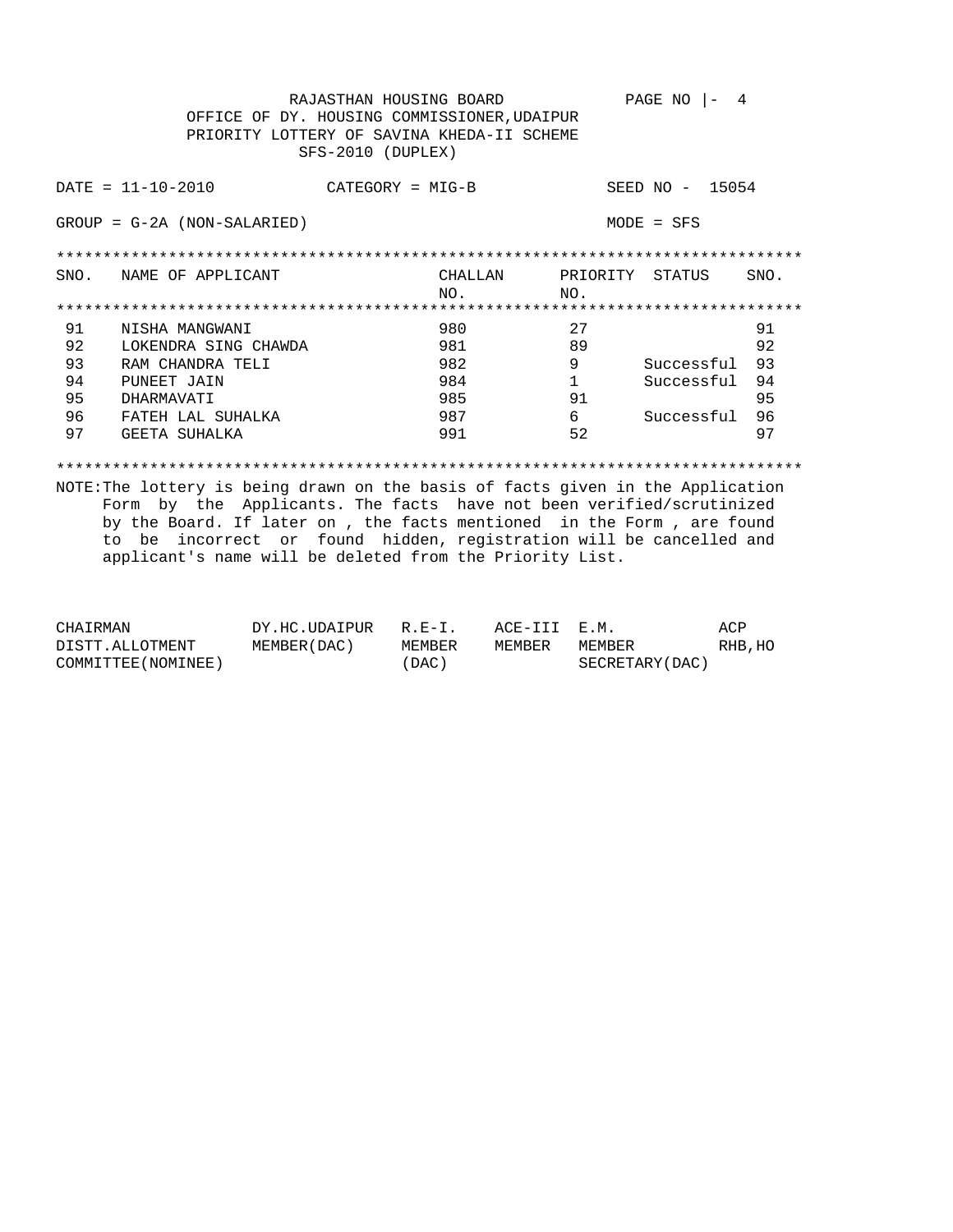|      | OFFICE OF DY. HOUSING COMMISSIONER, UDAIPUR<br>PRIORITY LOTTERY OF SAVINA KHEDA-II SCHEME | RAJASTHAN HOUSING BOARD<br>SFS-2010 (DUPLEX) |         |                 | PAGE NO<br>- 1  |                |
|------|-------------------------------------------------------------------------------------------|----------------------------------------------|---------|-----------------|-----------------|----------------|
|      | $DATA - 10 - 2010$                                                                        | CATEGORY = MIG-B                             |         |                 | SEED NO - 15054 |                |
|      | GROUP = G-2B (NON-SALARIED-PROFSSIONAL)                                                   |                                              |         |                 | $MODE = SFS$    |                |
|      |                                                                                           |                                              |         |                 |                 |                |
| SNO. | NAME OF APPLICANT                                                                         |                                              | CHALLAN | PRIORITY STATUS |                 | SNO.           |
|      |                                                                                           |                                              | NO.     | NO.             |                 |                |
|      |                                                                                           |                                              |         |                 |                 |                |
| 1    | BHANWAR LAL MADAWAT                                                                       |                                              | 33      | 4               |                 | 1              |
| 2    | ASHWINI KUMAR VISWAS                                                                      |                                              | 345     | 3               |                 | 2              |
| 3    | SURYAVEER SINGH JHALA                                                                     |                                              | 509     | 2               | Successful      | $\mathcal{E}$  |
| 4    | RAKESH KUMAR MISHRA                                                                       |                                              | 649     |                 | Successful      | $\overline{4}$ |
|      |                                                                                           |                                              |         |                 |                 |                |
|      | NOTE: The lottery is being drawn on the basis of facts given in the Application           |                                              |         |                 |                 |                |
|      | Form by the Applicants. The facts have not been verified/scrutinized                      |                                              |         |                 |                 |                |
|      | by the Board. If later on, the facts mentioned in the Form, are found                     |                                              |         |                 |                 |                |
|      | to be incorrect or found hidden, registration will be cancelled and                       |                                              |         |                 |                 |                |
|      | applicant's name will be deleted from the Priority List.                                  |                                              |         |                 |                 |                |

| CHAIRMAN            | DY.HC.UDAIPUR  | $R.E-I.$ | ACE-III E.M. |                 | ACP     |
|---------------------|----------------|----------|--------------|-----------------|---------|
| DISTT.ALLOTMENT     | MEMBER ( DAC ) | MEMBER   | MEMBER       | MEMBER          | RHB, HO |
| COMMITTEE (NOMINEE) |                | ' DAC )  |              | SECRETARY (DAC) |         |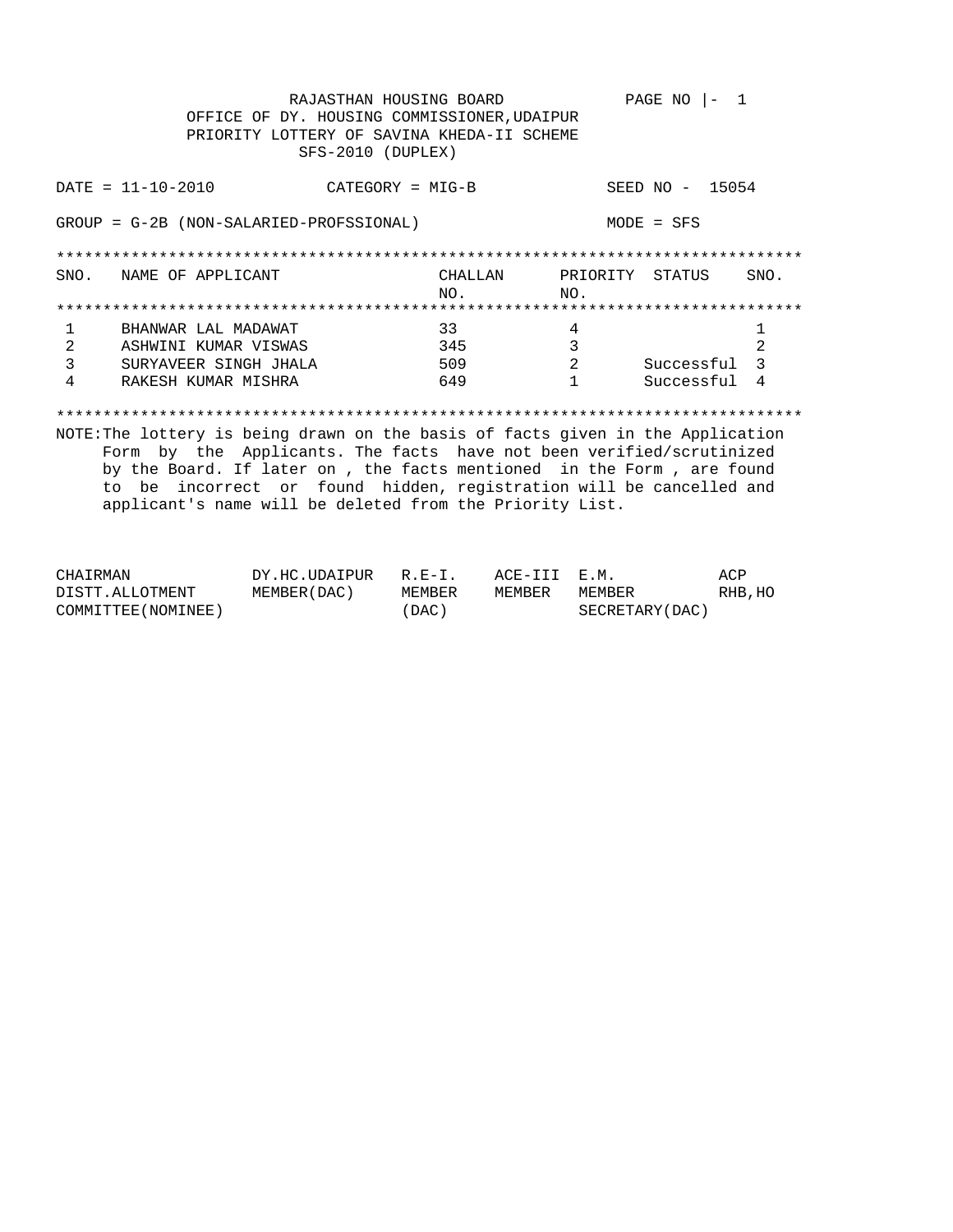RAJASTHAN HOUSING BOARD PAGE NO  $|-1$  OFFICE OF DY. HOUSING COMMISSIONER,UDAIPUR PRIORITY LOTTERY OF SAVINA KHEDA-II SCHEME SFS-2010 (DUPLEX) DATE = 11-10-2010 CATEGORY = MIG-B SEED NO - 15054 GROUP = G-4 (SCHEDULED CAST) MODE = SFS \*\*\*\*\*\*\*\*\*\*\*\*\*\*\*\*\*\*\*\*\*\*\*\*\*\*\*\*\*\*\*\*\*\*\*\*\*\*\*\*\*\*\*\*\*\*\*\*\*\*\*\*\*\*\*\*\*\*\*\*\*\*\*\*\*\*\*\*\*\*\*\*\*\*\*\*\*\*\*\* SNO. NAME OF APPLICANT CHALLAN PRIORITY STATUS SNO. NO. NO. \*\*\*\*\*\*\*\*\*\*\*\*\*\*\*\*\*\*\*\*\*\*\*\*\*\*\*\*\*\*\*\*\*\*\*\*\*\*\*\*\*\*\*\*\*\*\*\*\*\*\*\*\*\*\*\*\*\*\*\*\*\*\*\*\*\*\*\*\*\*\*\*\*\*\*\*\*\*\*\* 1 MONAL DANA 150 13<br>
2 HARJA RAM MEGHWAL 151 11 1 2<br>
3 TIWE SUINE RESERVE RESERVE 151 11 2 2 HARJA RAM MEGHWAL 151 11 2<br>3 LAXMI CHAND REGAR 230 7 3 3 LAXMI CHAND REGAR 230 7 3 4 KIRAN BAKLIYA 258 4 Successful 4 5 KARISHAN KUMAR 285 9 5 6 RAKESH SAMRIYA 720 3 Successful 6 The Soluth Property of the Rathers of the Contract of the Contract of the Contract of the Contract of the Contract of the Contract of the Contract of the Contract of the Contract of the Contract of the Contract of the Cont 8 KIRTI CHOUHAN 765 6 8 9 LOKESH KRISHNAWAT 815 14 9 10 RAMESH CHANDRA 1 825 1 Successful 10 11 HARISH KUMAR MAURYA 836 5 11 12 LALITA KHATIK 852 2 Successful 12 13 RAJ KUMAR CHOUHAN 923 12 13 14 BOT LAL REGAR 14 971 8 14

\*\*\*\*\*\*\*\*\*\*\*\*\*\*\*\*\*\*\*\*\*\*\*\*\*\*\*\*\*\*\*\*\*\*\*\*\*\*\*\*\*\*\*\*\*\*\*\*\*\*\*\*\*\*\*\*\*\*\*\*\*\*\*\*\*\*\*\*\*\*\*\*\*\*\*\*\*\*\*\*

| CHAIRMAN            | DY.HC.UDAIPUR R.E-I. |        | ACE-III E.M. |                 | ACP     |
|---------------------|----------------------|--------|--------------|-----------------|---------|
| DISTT.ALLOTMENT     | MEMBER (DAC )        | MEMBER | MEMBER       | MEMBER          | RHB, HO |
| COMMITTEE (NOMINEE) |                      | (DAC)  |              | SECRETARY (DAC) |         |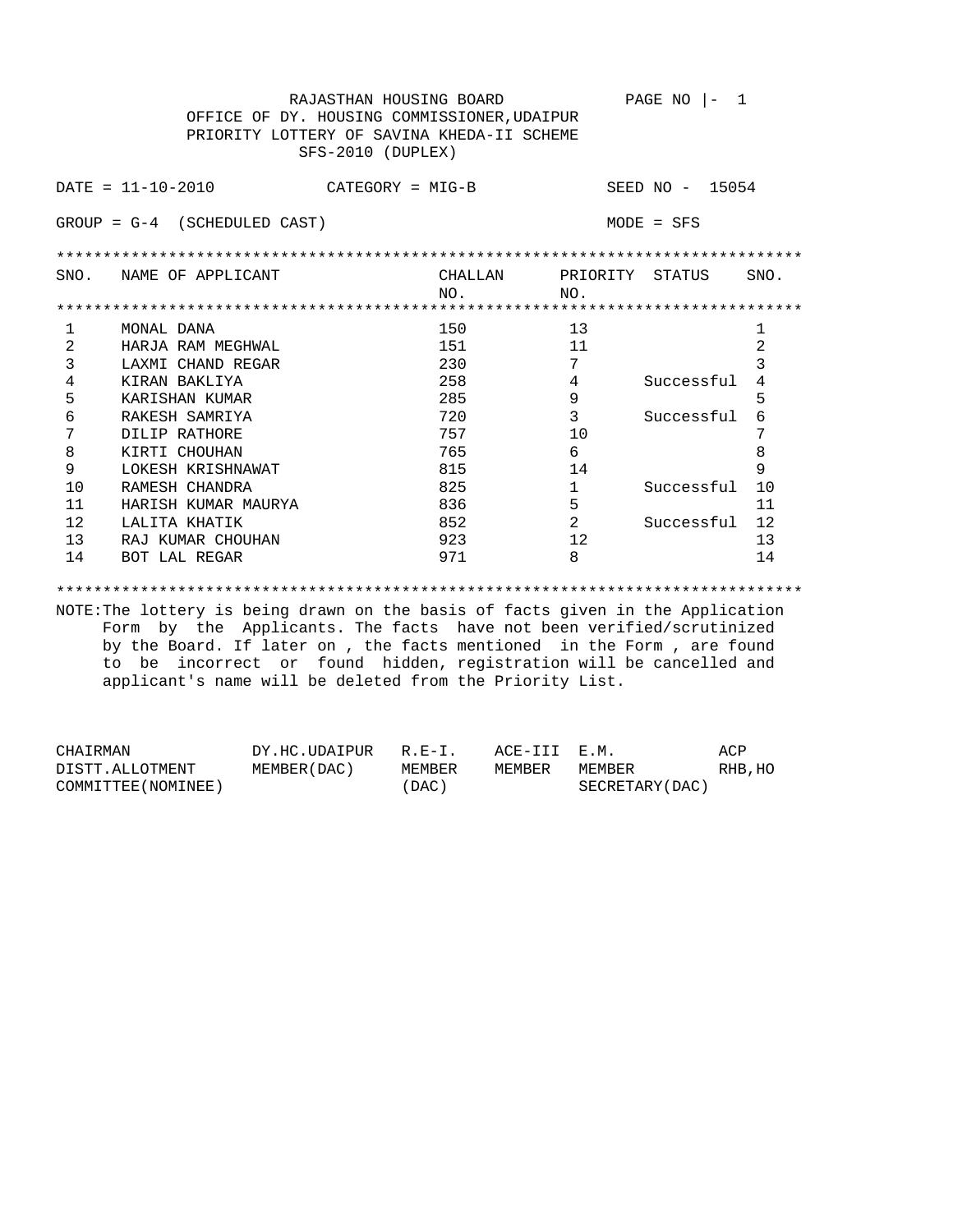|               | OFFICE OF DY. HOUSING COMMISSIONER, UDAIPUR<br>PRIORITY LOTTERY OF SAVINA KHEDA-II SCHEME | RAJASTHAN HOUSING BOARD<br>SFS-2010 (DUPLEX) |         |          | PAGE NO         |                |
|---------------|-------------------------------------------------------------------------------------------|----------------------------------------------|---------|----------|-----------------|----------------|
|               | $DATA - 10 - 2010$                                                                        | $CATEGORY = MIG-B$                           |         |          | SEED NO - 15054 |                |
| $GROUP = G-5$ | (SCHEDULED TRIBE)                                                                         |                                              |         |          | $MODE = SFS$    |                |
|               |                                                                                           |                                              |         |          |                 |                |
| SNO.          | NAME OF APPLICANT                                                                         |                                              | CHALLAN | PRIORITY | STATUS          | SNO.           |
|               |                                                                                           |                                              | NO.     | NO.      |                 |                |
|               |                                                                                           |                                              |         |          |                 |                |
|               | MEERA PHANAT                                                                              |                                              | 105     | 6        |                 |                |
| 2             | RAJ KUMARI MEENA                                                                          |                                              | 107     | 5        |                 | $\overline{2}$ |
| 3             | MOHAN LAL PRATIHAR                                                                        |                                              | 188     | 3        | Successful      | 3              |
| 4             | RAJENDRA KUMAR MEENA                                                                      |                                              | 212     | 2        | Successful      | 4              |
| 5             | LEELA MEENA                                                                               |                                              | 678     | 4        |                 | 5              |
| 6             | RANI MEENA                                                                                |                                              | 758     |          | Successful      | 6              |
|               |                                                                                           |                                              |         |          |                 |                |

| CHAIRMAN            | DY.HC.UDAIPUR | $R.E-T$  | ACE-III E.M. |                 | ACP     |
|---------------------|---------------|----------|--------------|-----------------|---------|
| DISTT.ALLOTMENT     | MEMBER (DAC ) | MEMBER   | MEMBER       | MEMBER          | RHB, HO |
| COMMITTEE (NOMINEE) |               | $'$ DAC) |              | SECRETARY (DAC) |         |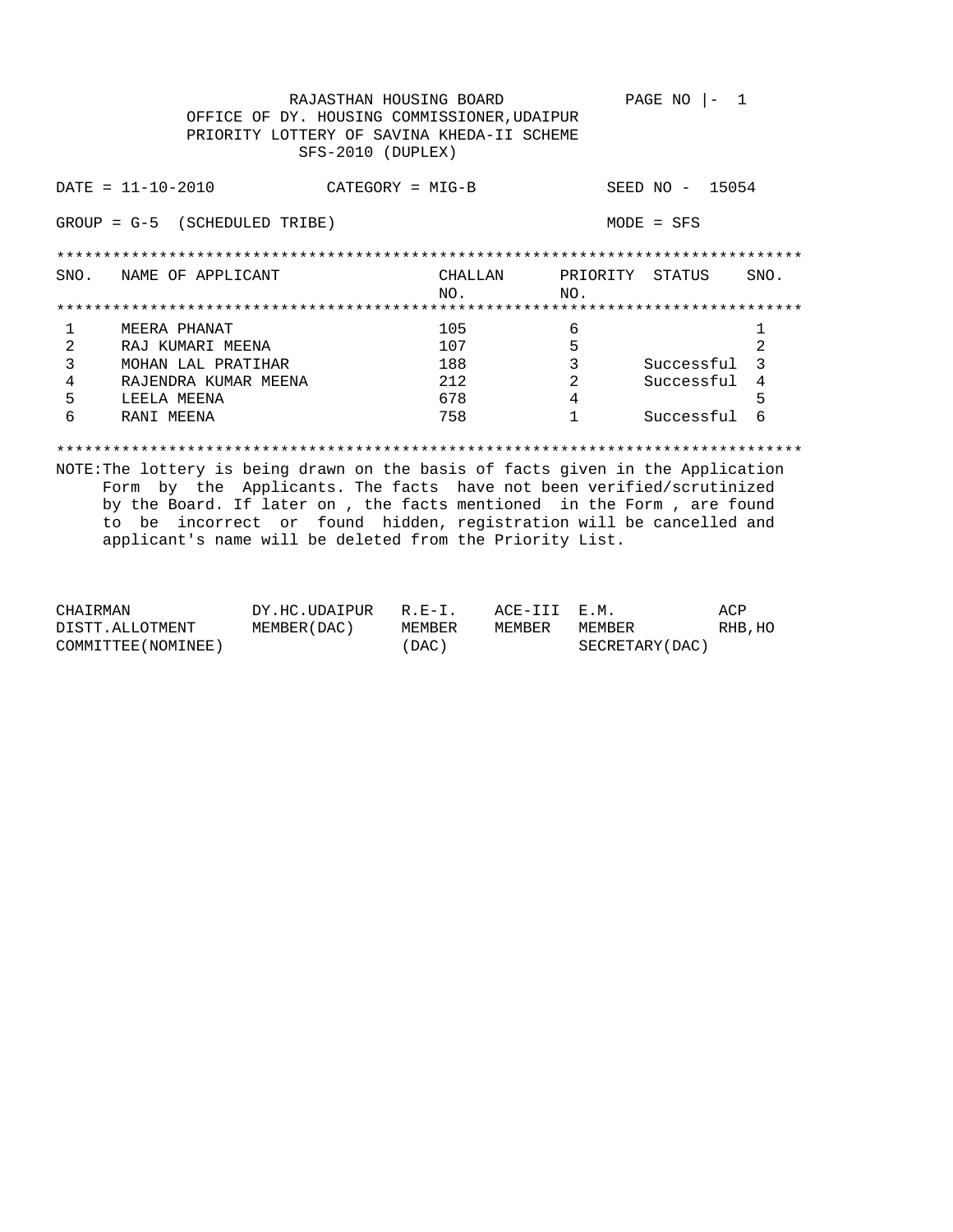RAJASTHAN HOUSING BOARD PAGE NO  $|-1$ OFFICE OF DY. HOUSING COMMISSIONER, UDAIPUR PRIORITY LOTTERY OF SAVINA KHEDA-II SCHEME SFS-2010 (DUPLEX)  $DATA = 11 - 10 - 2010$ SEED NO - 15054  $CATEGORY = MIG-B$  $GROUP = G-7$  (FREEDOM FIGHTER)  $MODE = SFS$ SNO. NAME OF APPLICANT CHALLAN PRIORITY STATUS SNO. NO.  $NO.$ RAMESHWAR CHOUDHARY 551 Successful 1  $\mathbf{1}$  $\mathbf{1}$ NOTE: The lottery is being drawn on the basis of facts given in the Application Form by the Applicants. The facts have not been verified/scrutinized by the Board. If later on , the facts mentioned in the Form , are found to be incorrect or found hidden, registration will be cancelled and applicant's name will be deleted from the Priority List.

| CHAIRMAN            | DY.HC.UDAIPUR R.E-I. |        | ACE-III E.M. |                 | ACP     |
|---------------------|----------------------|--------|--------------|-----------------|---------|
| DISTT.ALLOTMENT     | MEMBER (DAC)         | MEMBER | MEMBER       | MEMBER          | RHB, HO |
| COMMITTEE (NOMINEE) |                      | 'DAC ) |              | SECRETARY (DAC) |         |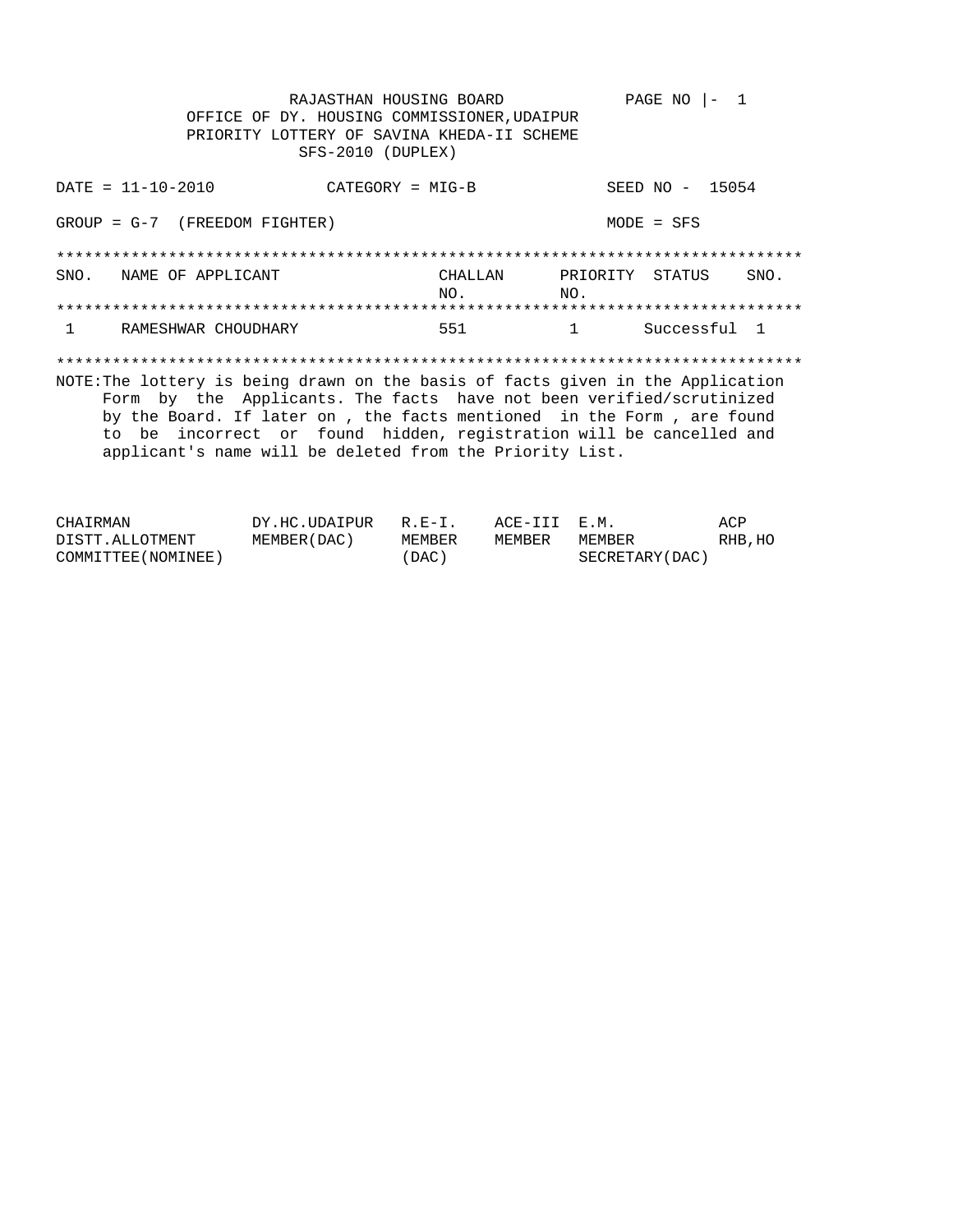RAJASTHAN HOUSING BOARD PAGE NO  $|-1$ OFFICE OF DY. HOUSING COMMISSIONER, UDAIPUR PRIORITY LOTTERY OF SAVINA KHEDA-II SCHEME SFS-2010 (DUPLEX)  $DATA = 11 - 10 - 2010$ SEED NO - 15054  $CATEGORY = MIG-B$ GROUP =  $G-8$  (EX-ARMY PERSONNEL/WIDOW'S EX-SERVICE MAN) MODE = SFS SNO. NAME OF APPLICANT CHALLAN PRIORITY STATUS SNO.  $NO.$  $NO<sub>1</sub>$ HARI SINGH RAJPUT 296 Successful 1  $\mathbf{1}$  $\mathbf{1}$ NOTE: The lottery is being drawn on the basis of facts given in the Application Form by the Applicants. The facts have not been verified/scrutinized by the Board. If later on , the facts mentioned in the Form , are found to be incorrect or found hidden, registration will be cancelled and applicant's name will be deleted from the Priority List.

| CHAIRMAN            | DY.HC.UDAIPUR | $R.E-I$ | ACE-III E.M. |                 | ACP     |
|---------------------|---------------|---------|--------------|-----------------|---------|
| DISTT.ALLOTMENT     | MEMBER (DAC)  | MEMBER  | MEMBER       | MEMBER          | RHB, HO |
| COMMITTEE (NOMINEE) |               | (DAC)   |              | SECRETARY (DAC) |         |